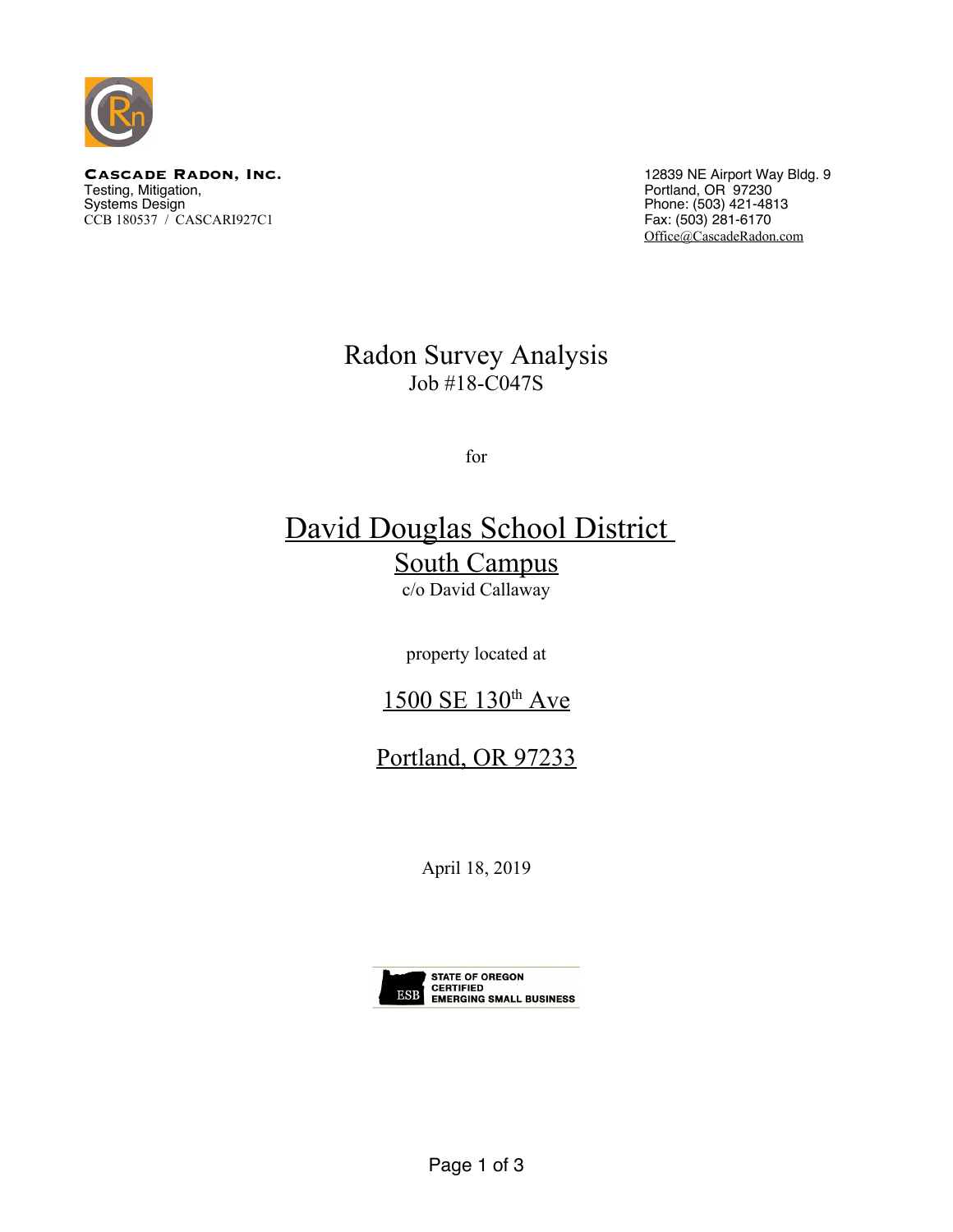#### **Introduction**

The following report documents a study of radon levels for the property located at 1500 SE 130<sup>th</sup> Ave Portland OR 96233. The goal of this study is to determine indoor radon levels within the areas addressed by the mitigation system following system installation.

**Analysis assumes that the building tested was maintained under "closed-building" conditions** (windows closed and exterior doors shut immediately after entering and exiting) 12 hours prior to the start of testing, as well as normal indoor temperatures, for the duration of the testing period.

#### **Conclusions and Recommendations**

The radon mitigation system has been installed per applicable codes. The average "Short-Term" test levels are now below the EPA recommended "action level" of 4.0 pCi/L. Test performed was a "Short-Term" post-mitigation diagnostic test, with a duration of 48 hours.

No mitigation action is recommended at this time. The EPA recommends that in buildings with mitigation systems, mitigated areas undergo post-mitigation testing using a long-term, Alpha-Track type test for a duration of 12-months. Alpha-Track test kits are available for about \$25-30 each.

All conditions, warranties, and guarantees noted in the Contract are transferable to future owners of the same property. For further information regarding the system and long-term testing, postmitigation radon testing, please refer to the Mitigation Contract or the document titled "About Your Radon System" provided to you.

Note: The EPA recommends that testing be conducted in areas that were mitigated at least every 2 years to ensure that the system remain effective.

#### **Short-Term, Post-Mitigation Test Results:**

Manometer Reading: 1.0 inches of water column pressure.

The building tested was assumed occupied during testing.

The measurement technique used (3) Rad Star continuous electronic monitors: (2276, 2287,1939). Measurements of radon levels were made in the following areas:

Test End: 1:25 PM, 11/30/2018

Monitor ID 2276 – Main Room

#### **Average radon reading for duration of test = 2.7 pCi/L**

Highest level recorded: 4.1 pCi/L Lowest level recorded: 1.7 pCi/L

Monitor ID 2287 -1<sup>st</sup> Storage Room

#### **Average radon reading for duration of test = 2.6 pCi/L**

Highest level recorded: 3.5 pCi/L Lowest level recorded: 1.8 pCi/L

Monitor ID 1939 -Gun Range